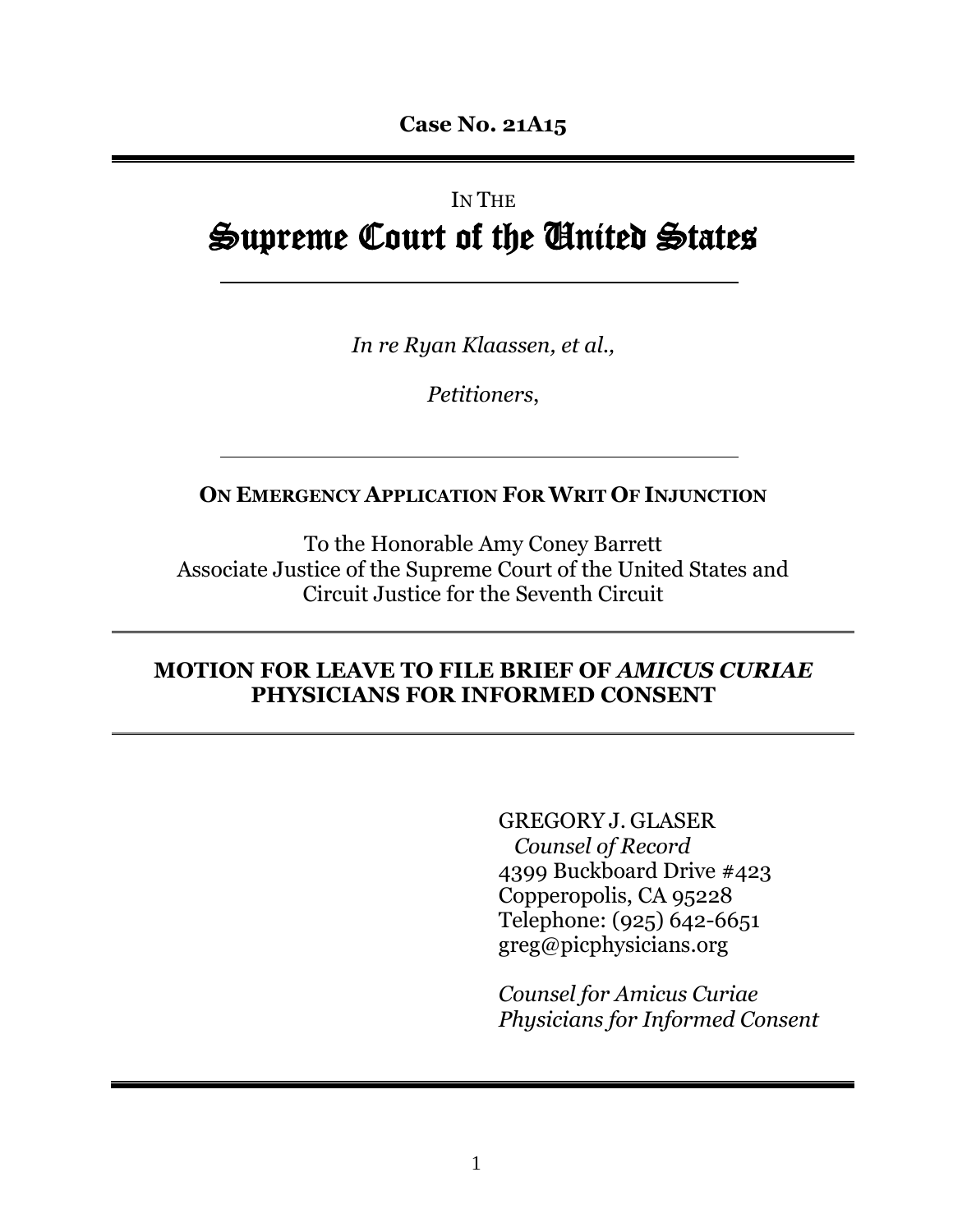Physicians for Informed Consent ("Amicus") moves the Court for leave to file an *amicus* brief in support of Petitioners' Emergency Application for Writ of Injunction. This amicus motion is unopposed.

In support of this motion, Amicus assert that the district court ruling failed to apply strict scrutiny to Respondent's infringement upon the Petitioners' fundamental right to informed consent and informed refusal in vaccination, protected by the Fourteenth Amendment. *Amicus* request that this motion to file the attached *amicus* brief be granted.

Amicus further requests to make this motion on 8½-by-11 inch paper, and to do so without ten days' advance notice to the parties. No counsel for a party authored this motion or the proposed amicus brief in whole or in part, and no person other than amicus, its members, or its counsel made a monetary contribution to fund the motion or brief.

Dated: August 10, 2021 Respectfully submitted,

*s/ Gregory J. Glaser* GREGORY J. GLASER *Counsel of Record* 4399 Buckboard Drive #423 Copperopolis, CA 95228 Telephone: (925) 642-6651 greg@picphysicians.org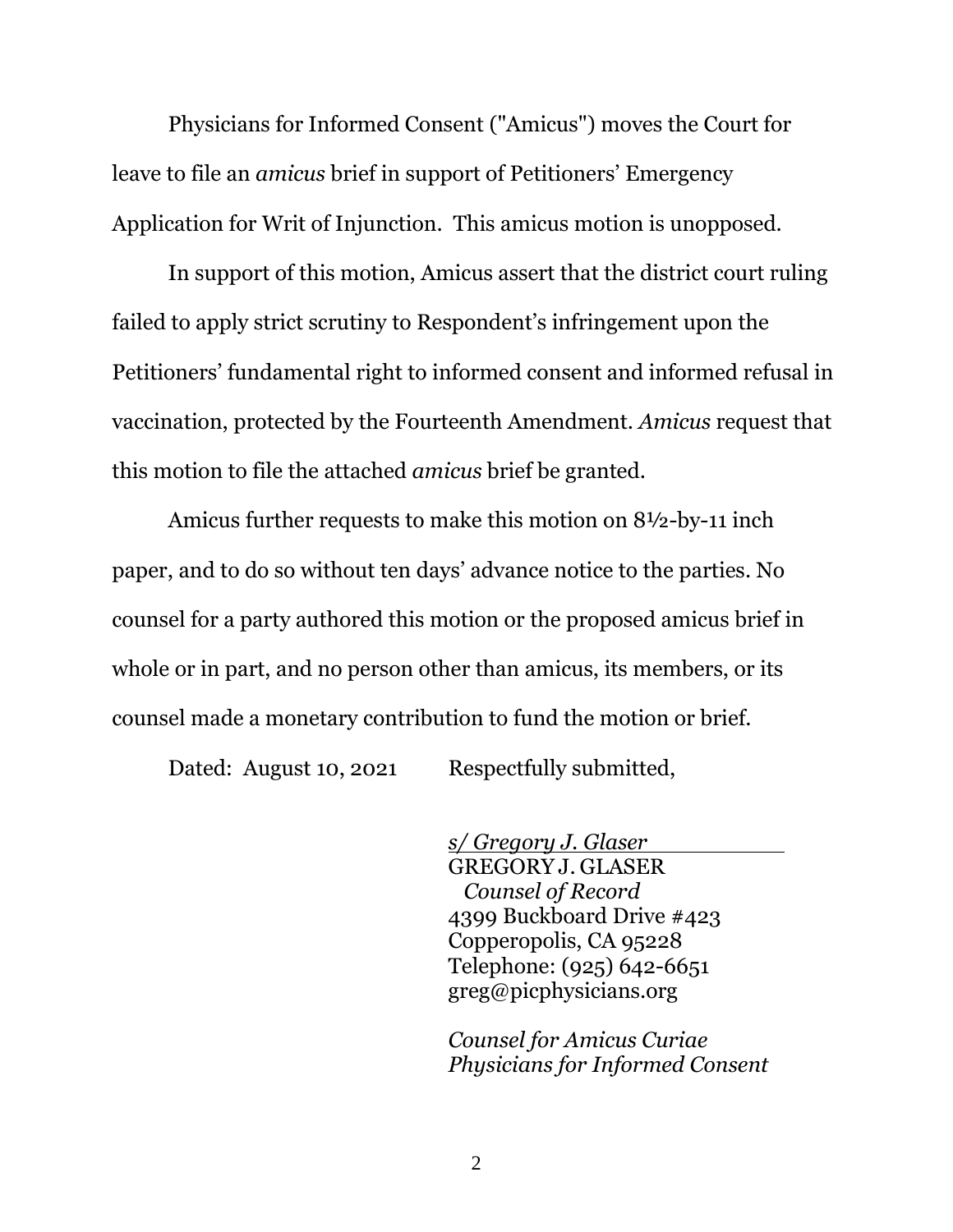## IN THE Supreme Court of the United States

*In re Ryan Klaassen, et al.,*

*Petitioners*,

#### **ON EMERGENCY APPLICATION FOR WRIT OF INJUNCTION**

To the Honorable Amy Coney Barrett Associate Justice of the Supreme Court of the United States and Circuit Justice for the Seventh Circuit

#### **BRIEF OF** *AMICUS CURIAE*  **PHYSICIANS FOR INFORMED CONSENT IN SUPPORT OF PETITIONERS**

GREGORY J. GLASER *Counsel of Record* 4399 Buckboard Drive #423 Copperopolis, CA 95228 Telephone: (925) 642-6651 greg@picphysicians.org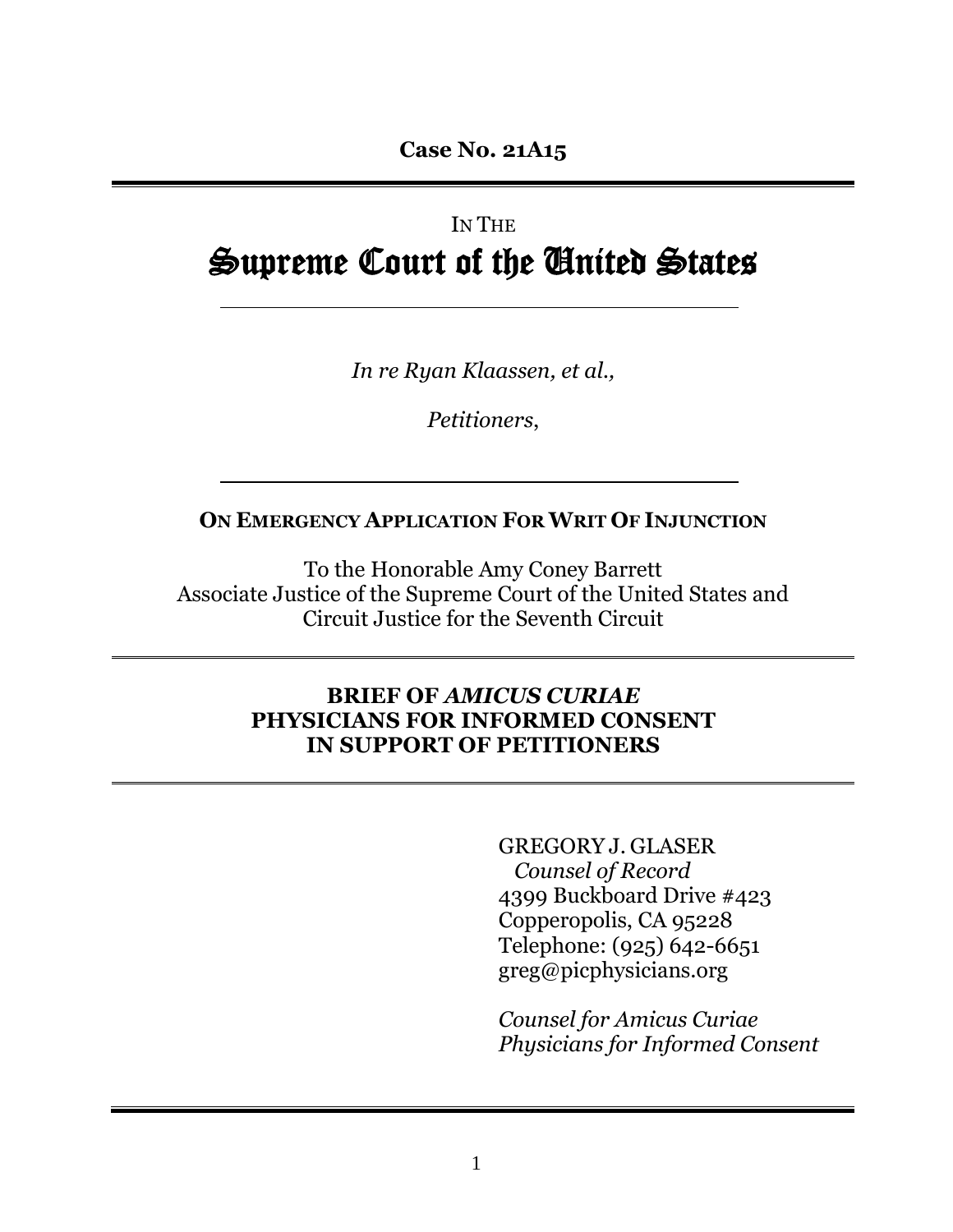#### **TABLE OF CONTENTS**

<span id="page-3-0"></span>

|             | <u>Page <math>#</math></u>                                                                                                        |
|-------------|-----------------------------------------------------------------------------------------------------------------------------------|
|             |                                                                                                                                   |
|             |                                                                                                                                   |
|             |                                                                                                                                   |
|             |                                                                                                                                   |
|             |                                                                                                                                   |
| A.          | Informed consent/refusal in vaccination is a fundamental right                                                                    |
| <b>B.</b>   | There is no evidence that COVID-19 vaccines prevent the spread<br>of SARS-CoV-2 or COVID-19, and in fact there is evidence to the |
| $C_{\cdot}$ | Those previously infected with COVID-19 should have at least                                                                      |
|             |                                                                                                                                   |
|             |                                                                                                                                   |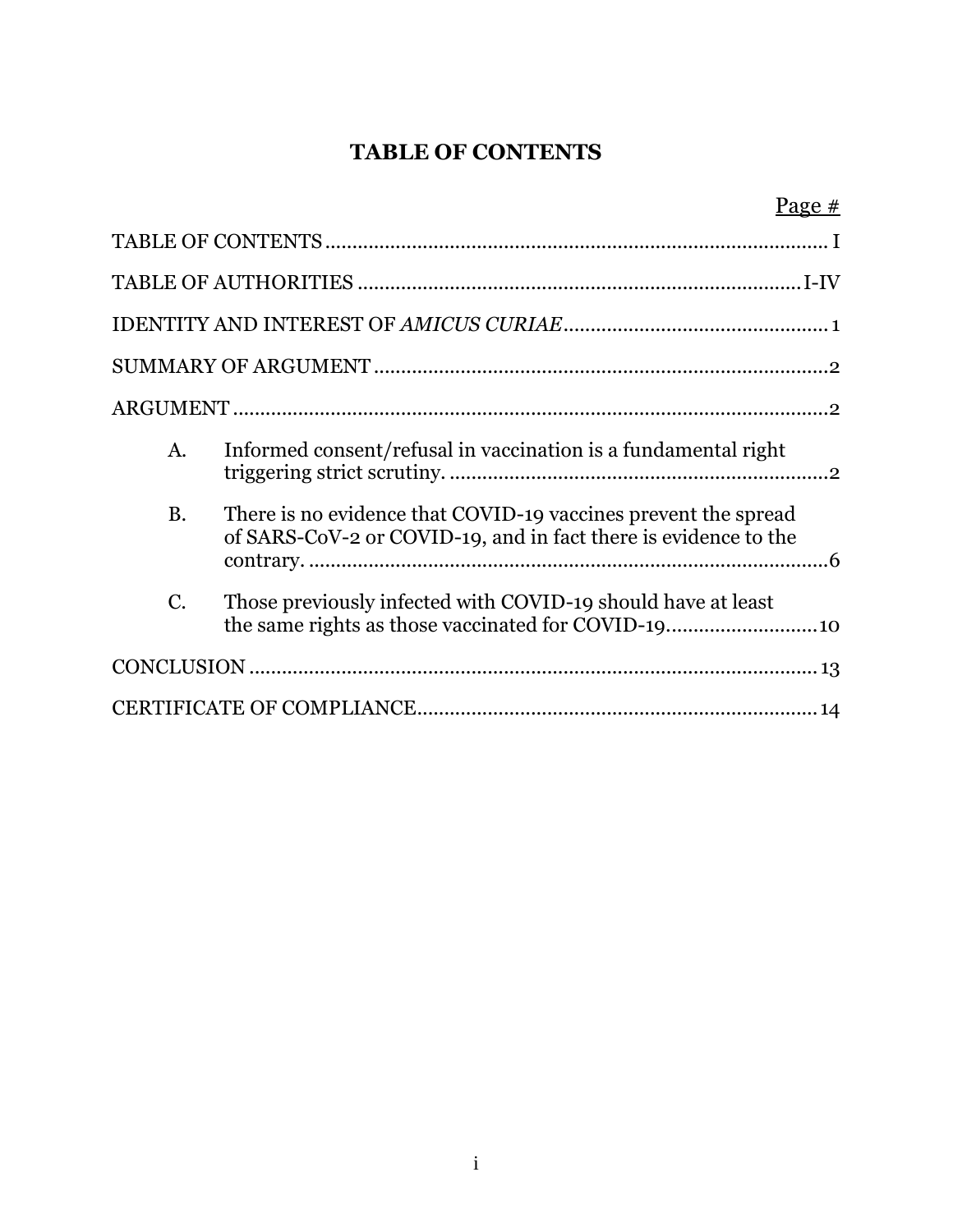#### **TABLE OF AUTHORITIES**

## <span id="page-4-0"></span>**Federal Cases**

| Union Pac. Ry. Co. v. Botsford, |  |
|---------------------------------|--|
| Washington v. Harper,           |  |

## **Other Authorities**

| American Medical Association (2021). AMA Principles of<br>Medical Ethics: I, II, V, VIII. Informed Consent.<br>https://www.ama-assn.org/delivering-                                                                                                                                                                                             |
|-------------------------------------------------------------------------------------------------------------------------------------------------------------------------------------------------------------------------------------------------------------------------------------------------------------------------------------------------|
| Annas, G., et al. Jacobson v. Massachusetts: It's Not Your                                                                                                                                                                                                                                                                                      |
| Great-Great-Grandfather's Public Health Law, 95 AM.J.                                                                                                                                                                                                                                                                                           |
| PUB. HEALTH 581, 588 (2005).                                                                                                                                                                                                                                                                                                                    |
| https://www.ncbi.nlm.nih.gov/pmc/articles/PMC1449224/                                                                                                                                                                                                                                                                                           |
| 4, 5                                                                                                                                                                                                                                                                                                                                            |
| Brown CM, Vostok J, Johnson H, et al. Outbreak of SARS-CoV-<br>2 Infections, Including COVID-19 Vaccine Breakthrough<br>Infections, Associated with Large Public Gatherings —<br>Barnstable County, Massachusetts, July 2021. MMWR Morb<br>Mortal Wkly Rep 2021;70:1059-<br>1062. https://www.cdc.gov/mmwr/volumes/70/wr/mm703<br>1e2.htm.<br>8 |
| CDC. Interim Public Health Recommendations for Fully<br>Vaccinated People. Covid-19, Vaccines. Updated July 28,<br>2021. https://www.cdc.gov/coronavirus/2019-<br>ncov/vaccines/fully-vaccinated-guidance.html.  8                                                                                                                              |
| Covid-19 in Iceland – Statistics. Number of vaccinated<br>individuals among domestic infections – Iceland.<br>https://www.covid.is/data (accessed August 9, 2021)9                                                                                                                                                                              |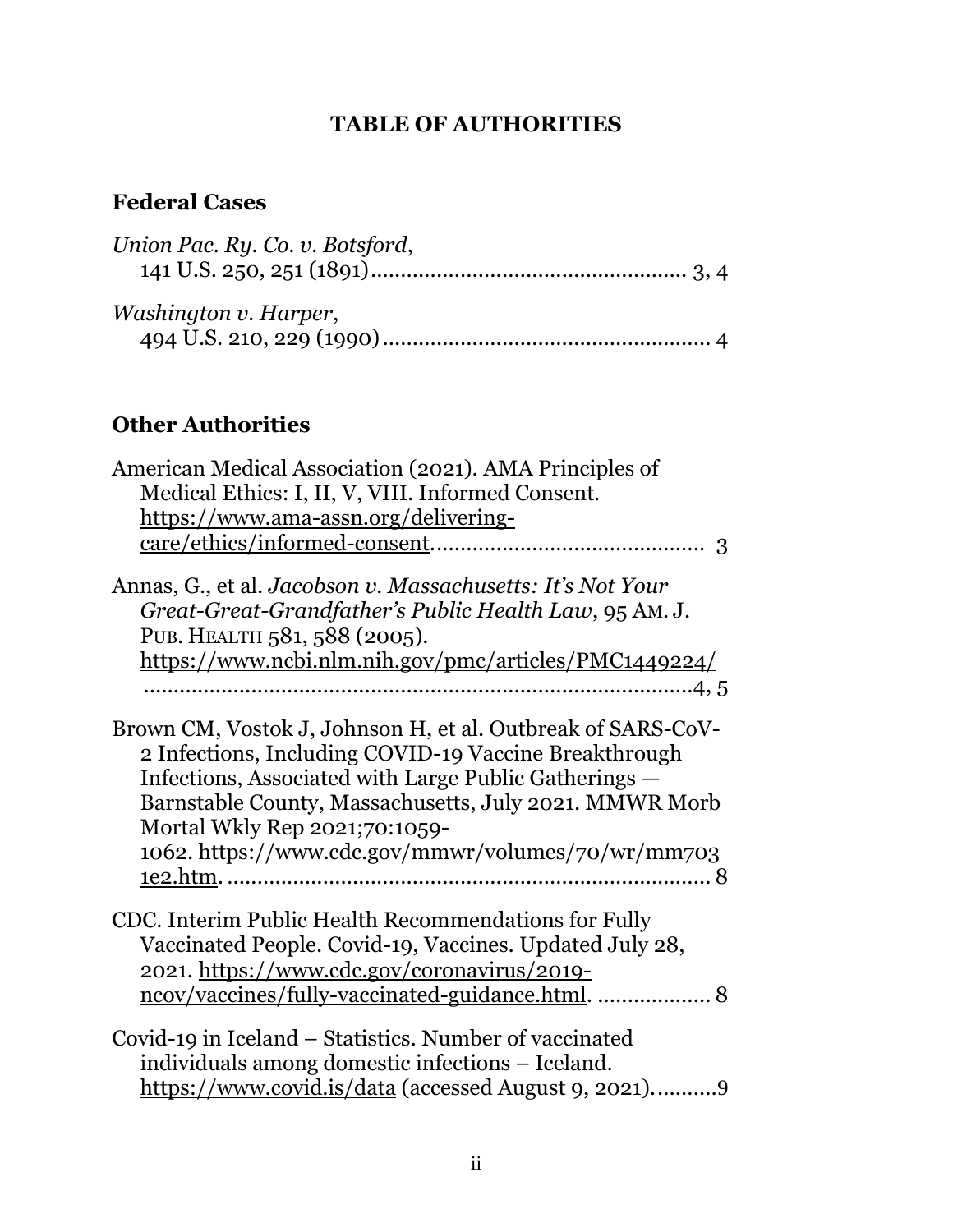| Ethical issues with vaccination in obstetrics and gynecology.<br>(2021) Committee Opinion No. 829. American College of<br>Obstetricians and Gynecologists. Obstet Gynecol<br>2021;138:e16-23. https://www.acog.org/clinical/clinical-<br>guidance/committee-opinion/articles/2021/07/ethical-<br><u>issues-with-vaccination-in-obstetrics-and-gynecology</u> 3 |
|----------------------------------------------------------------------------------------------------------------------------------------------------------------------------------------------------------------------------------------------------------------------------------------------------------------------------------------------------------------|
| Larsen, K. 'Physicians, nurses, ancillary staff': How hundreds of<br>SFGH and UCSF staff got infected with COVID. ABC 7 News<br>(July 30, 2021). https://abc7news.com/coronavirus-<br>outbreak-san-francisco-general-hospital-sf-covid-                                                                                                                        |
| Ioannidis, JPA. Infection fatality rate of COVID-19 inferred<br>from seroprevalence data. Bulletin of the World Health<br>Organization. 2020 Oct 14 [cited 2021 Apr<br>16]. https://www.ncbi.nlm.nih.gov/pmc/articles/PMC79479                                                                                                                                 |
| Oran DP, Topol EJ. The proportion of SARS-CoV-2 infections<br>that are asymptomatic: a systematic review. Ann Intern Med.<br>2021 May;174(5):655-62. https://doi.org/10.7326/M20-                                                                                                                                                                              |
| Physicians for Informed Consent. Janssen (Johnson &<br>Johnson) COVID-19 Vaccine: Short-Term Efficacy & Safety<br>Data. May<br>2021. https://www.physiciansforinformedconsent.org/COVI                                                                                                                                                                         |
| Physicians for Informed Consent. Moderna COVID-19 vaccine:<br>short-term efficacy and safety data. Apr<br>2021. https://www.physiciansforinformedconsent.org/COVI                                                                                                                                                                                              |
| Physicians for Informed Consent. Pfizer-BioNTech COVID-19<br>vaccine: short-term efficacy and safety data. Jun<br>2021. https://www.physiciansforinformedconsent.org/COVI                                                                                                                                                                                      |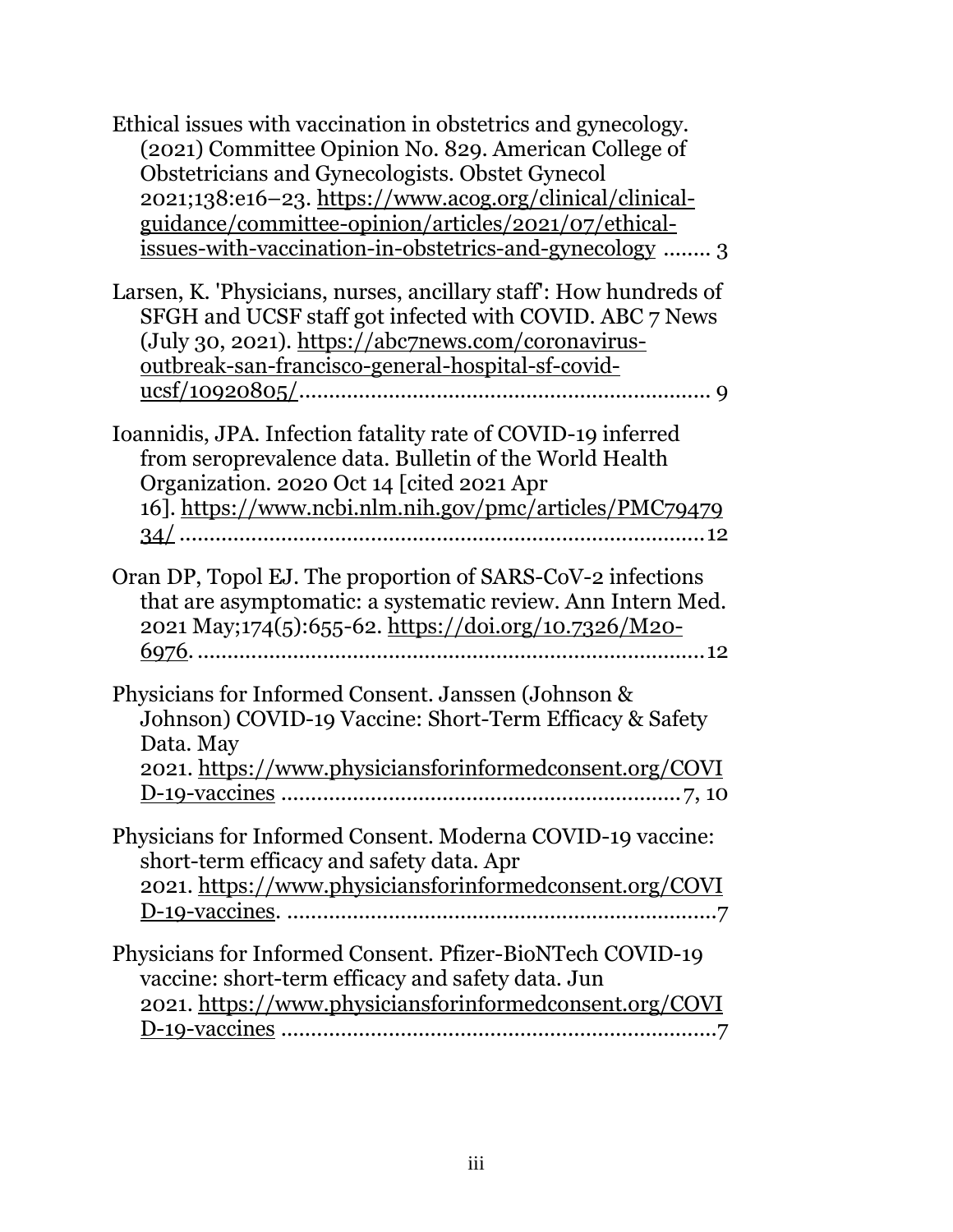Reese H, Iuliano AD, Patel NN, Garg S, Kim L, Silk BJ, Hall AJ, Fry A, Reed C. Estimated incidence of coronavirus disease 2019 (COVID-19) illness and hospitalization—United States, February–September 2020. Clin Infect Dis. 2020; Nov 25;ciaa1780. [https://doi.org/10.1093/cid/ciaa1780.](https://doi.org/10.1093/cid/ciaa1780) ..........12

- Rosenberg, D. Natural infection vs vaccination: which gives more protection? Israel National News (July 13, 2021). [https://www.israelnationalnews.com/News/News.aspx/309](https://www.israelnationalnews.com/News/News.aspx/309762) [762](https://www.israelnationalnews.com/News/News.aspx/309762)**.**.......................................................................................12
- U.S. Food and Drug Administration, Vaccines and Related Biological Products Advisory Committee. FDA briefing document: Pfizer-BioNTech COVID-19 vaccine. Vaccines and Related Biological Products Advisory Committee Meeting: December 10, 2020. [https://www.fda.gov/media/144245/download.](https://www.fda.gov/media/144245/download) ....6, 7

U.S. Food and Drug Administration, Vaccines and Related Biological Products Advisory Committee. FDA briefing document: Moderna COVID-19 vaccine. Vaccines and Related Biological Products Advisory Committee Meeting: December 17, 2020. <https://www.fda.gov/media/144434/download.> ........7

U.S. Food and Drug Administration, Vaccines and Related Biological Products Advisory Committee. FDA briefing document: Janssen Ad26.COV2.S vaccine for the prevention of COVID-19. Vaccines and Related Biological Products Advisory Committee Meeting: February 26, 2021. [https://www.fda.gov/media/146217/download.](https://www.fda.gov/media/146217/download).....7, 11

Worldometer. Coronavirus: United

| States. https://www.worldometers.info/coronavirus/country |  |
|-----------------------------------------------------------|--|
|                                                           |  |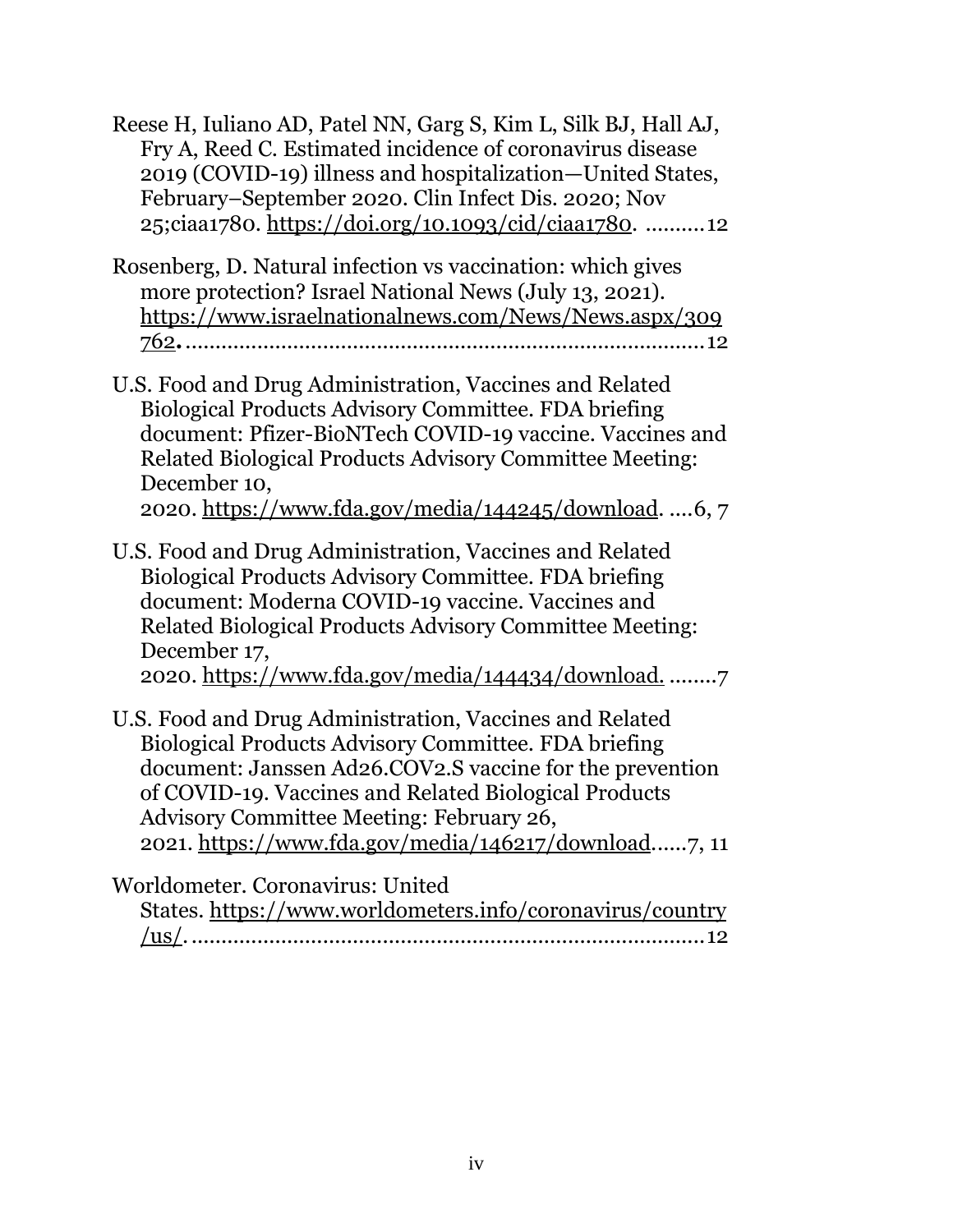**Case No. 21A15**

## IN THE Supreme Court of the United States

*In re Ryan Klaassen, et al*.,

*Petitioners*.

**ON EMERGENCY APPLICATION FOR WRIT OF INJUNCTION**

# *AMICUS* **BRIEF RE INFORMED CONSENT**

#### **IDENTITY AND INTEREST OF** *AMICUS CURIAE*

<span id="page-7-0"></span>Amicus Curiae is Physicians for Informed Consent ("PIC"), a 501(c)(3) educational nonprofit organization focused on science and statistics. PIC delivers data on infectious diseases and vaccines, and unites doctors, scientists, healthcare professionals, attorneys, and families who support voluntary vaccination. In addition, its Coalition for Informed Consent consists of about 300 U.S. and international organizations.

This brief is submitted pursuant to leave requested by the unopposed accompanying motion. The parties have consented to this request.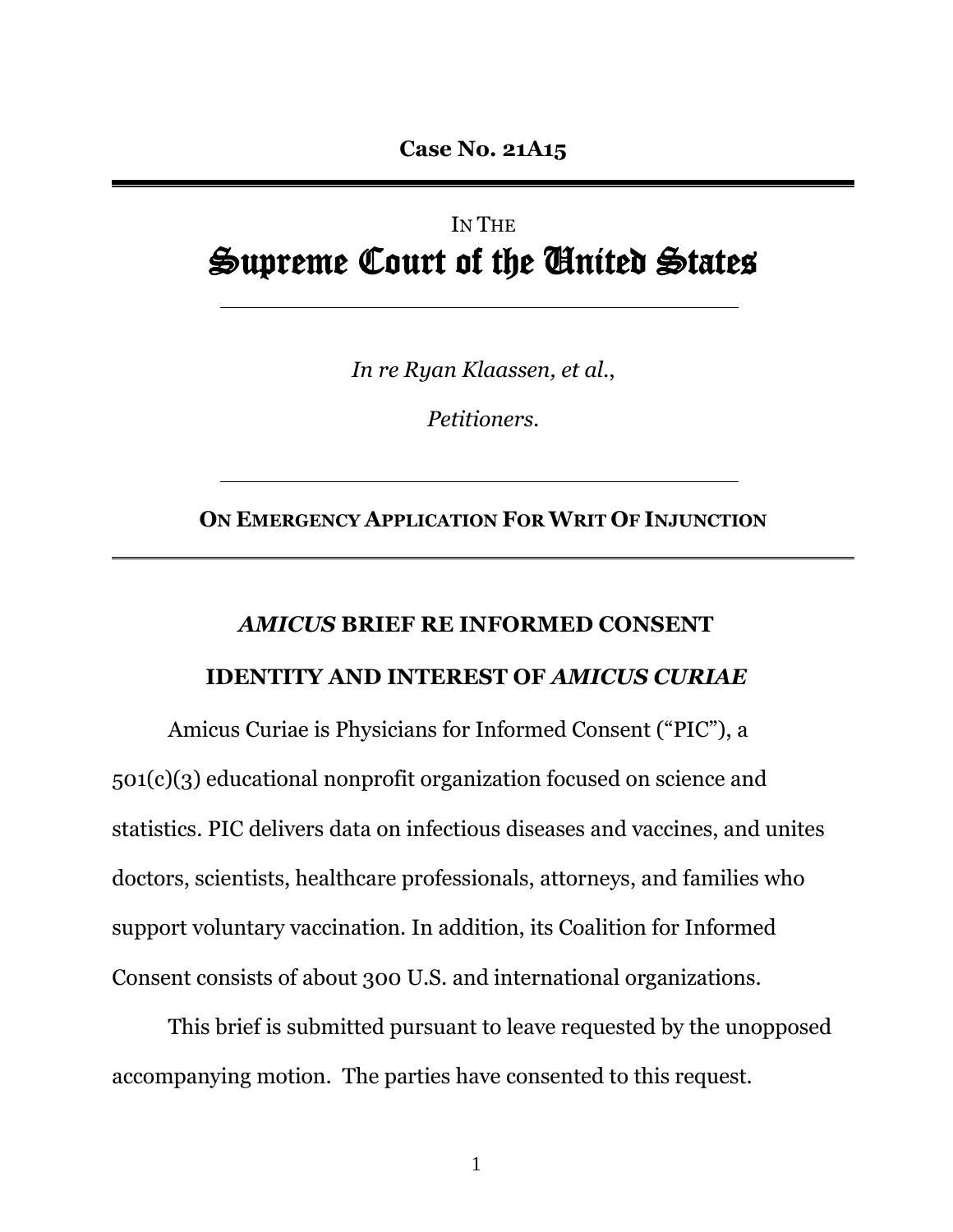#### **SUMMARY OF ARGUMENT**

<span id="page-8-0"></span>Respondents' vaccine mandate would not pass strict scrutiny for scientific reasons.

There is no evidence that any of the currently available EUA COVID-19 vaccines prevent the spread of SARS-CoV-2 or COVID-19, and in fact there is evidence that the spread of SARS-CoV-2 occurs in spite of vaccination. Therefore, there is no scientific justification to segregate vaccinated and unvaccinated people. This is particularly important in light of super precedent *Brown v. Board* prohibiting separate but equal schooling.

There is compelling evidence that previous SARS-CoV-2 or COVID-19 infection is more effective at preventing SARS-CoV-2 or COVID-19 infection than COVID-19 vaccines. Therefore, those previously infected with COVID-19 should have at least the same rights as those vaccinated for COVID-19.

#### **ARGUMENT**

#### <span id="page-8-2"></span><span id="page-8-1"></span>**A. Informed consent/refusal in vaccination is a fundamental right triggering strict scrutiny.**

Universally recognized by physicians, informed consent/refusal in vaccination is a fundamental right, as it is essential to the patient's bodily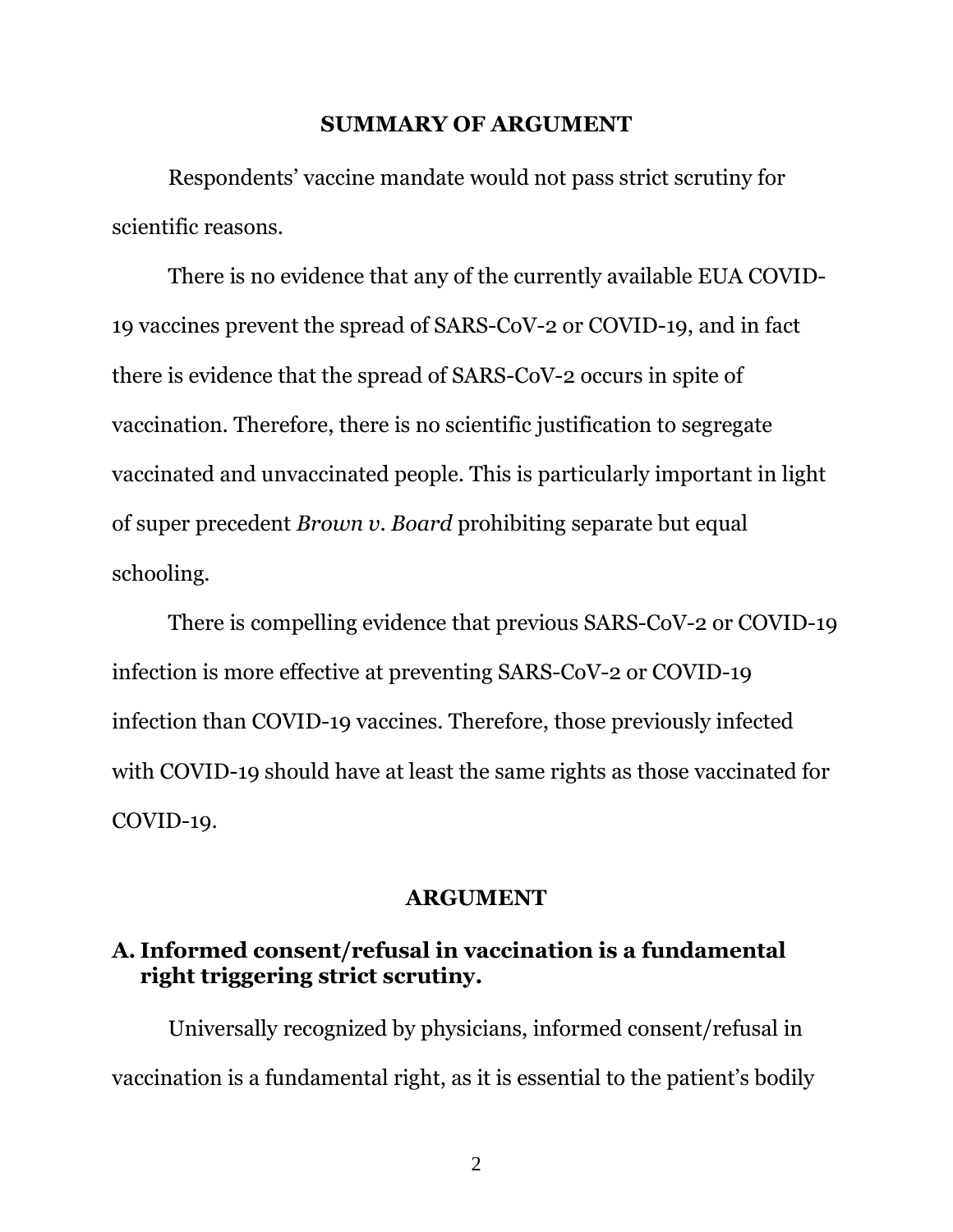integrity. See e.g.,

"Informed consent to medical treatment is fundamental in both ethics and law. Patients have the right to receive information and ask questions about recommended treatments so that they can make well-considered decisions about care. Successful communication in the patient-physician relationship fosters trust and supports shared decision making." Citation: American Medical Association (2021). AMA Principles of Medical Ethics: I, II, V, VIII. Informed Consent. [https://www.ama](https://www.ama-assn.org/delivering-care/ethics/informed-consent)[assn.org/delivering-care/ethics/informed-consent.](https://www.ama-assn.org/delivering-care/ethics/informed-consent)

"Informed consent is a core component of the ethical clinical relationship. As with all forms of medical therapy, informed consent should precede vaccination administration…. If the patient declines, this informed refusal of recommended vaccination should be respected…. Patients who decline vaccination should continue to be supported with appropriate care options that honor their autonomous choices." Citation: Ethical issues with vaccination in obstetrics and gynecology. (2021) Committee Opinion No. 829. American College of Obstetricians and Gynecologists. Obstet Gynecol 2021;138:e16– 23. [https://www.acog.org/clinical/clinical](https://www.acog.org/clinical/clinical-guidance/committee-opinion/articles/2021/07/ethical-issues-with-vaccination-in-obstetrics-and-gynecology)[guidance/committee-opinion/articles/2021/07/ethical-issues](https://www.acog.org/clinical/clinical-guidance/committee-opinion/articles/2021/07/ethical-issues-with-vaccination-in-obstetrics-and-gynecology)[with-vaccination-in-obstetrics-and-gynecology.](https://www.acog.org/clinical/clinical-guidance/committee-opinion/articles/2021/07/ethical-issues-with-vaccination-in-obstetrics-and-gynecology)

Safeguarding informed consent/refusal is indeed essential to a successful doctor-patient relationship. Vaccination carries risk of harm, and is an invasive medical procedure. For a state or federally funded institution to engage in medical bulling or coerce this medical procedure upon patients is a direct infringement upon the rights of bodily integrity and privacy.

The fundamental right of bodily integrity has been recognized in the

United States. As this Supreme Court found in *Union Pac. Ry. Co. v.*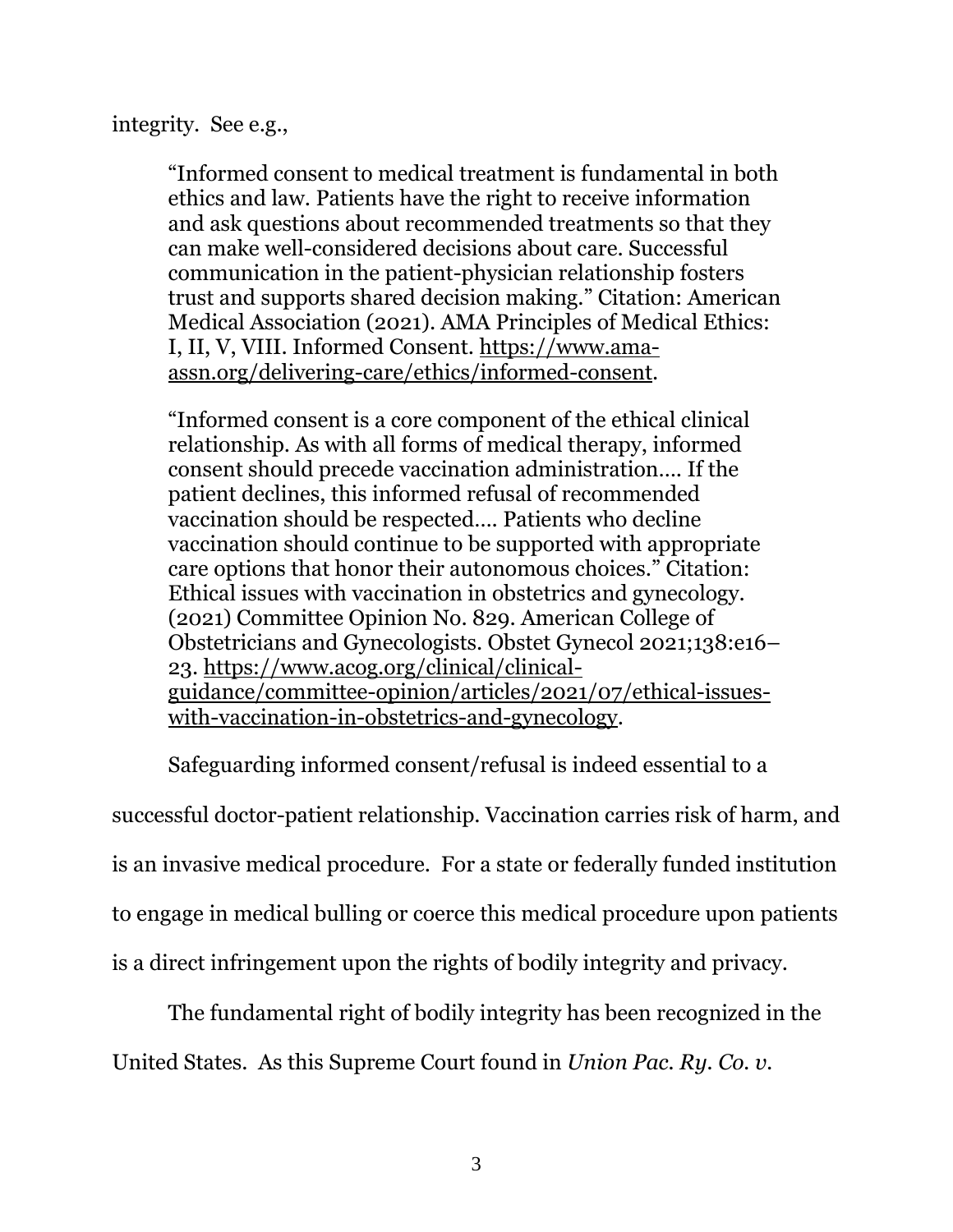*Botsford*, 141 U.S. 250, 251 (1891), "No right is held more sacred, or is more carefully guarded by the common law, than the right of every individual to the possession and control of his own person, free from all restraint or interference of others, unless by clear and unquestionable authority of law." See also *Washington v. Harper,* 494 U.S. 210, 229 (1990) ("The forcible injection of medication into a nonconsenting person's body represents a substantial interference with that person's liberty.")

Applying *Jacobson v. Massachusetts* to the modern day, leading scholars at Boston University George Annas, Wendy Mariner, and Leonard Glantz wrote wisely:

Public health programs that are based on force are a relic of the 19th century; 21st century public health depends on good science, good communication, and trust in public health officials to tell the truth. In each of these spheres, constitutional rights are the ally rather than the enemy of public health. Preserving the public's health in the 21st century requires preserving respect for personal liberty.

Even in an emergency, when there is a rapidly spreading contagious disease and an effective vaccine, the state is not permitted to forcibly vaccinate or medicate anyone. The constitutional alternative is to segregate infected and exposed people separately [allowing self-quarantine] to prevent them from transmitting the disease to others.

While [the Supreme Court] has not decided a case that involved isolation or quarantine for disease, it has held that civil commitment for mental illness is unconstitutional unless a judge determines the person is dangerous by reason of a mental illness [citations omitted]. Assuming, as most scholars do, that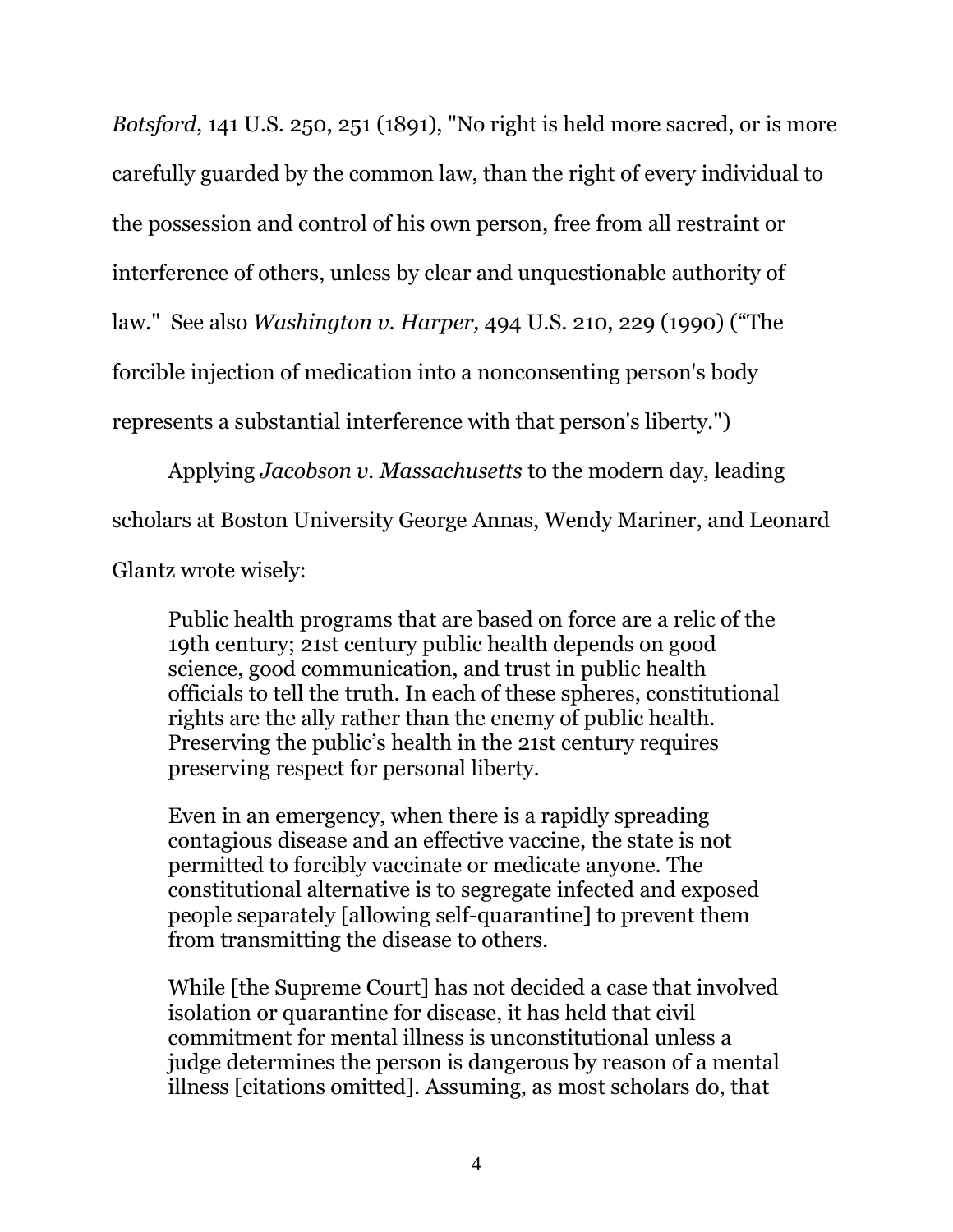the law governing commitment to a mental institution also applies to involuntary confinement for contagious diseases, the government would have the burden of proving, by "clear and convincing evidence," that the individual actually has, or has been exposed to, a contagious disease and is likely to transmit the disease to others if not confined [citations omitted].

In cases that involve civil commitment or involuntary hospitalization for mental illness, the Court has required the state to prove—by clear and convincing evidence—that a person is mentally ill and that the illness renders the person dangerous to others. *Foucha v. Louisiana*, 504 U.S. 71 (1992), *Carey v. Population Services Intl*, 431 U.S. 678 (1977), *O'Connor v. Donaldson*, 422 U.S. 563, 580 (1975), *Addington v. Texas*, 441 U.S. 418, 425 (1979), *Vitek v. Jones*, 445 U.S. 480, 494 (1980).

When the HIV epidemic began in 1981, these principles from the 1970s reminded legislators at both the state and federal levels that people could not be involuntarily detained simply because they had HIV infection. Only a few individuals who imminently threatened to infect other people by deliberate or uncontrollable behavior would meet the constitutional test. More recently, the same approach has been used by lower courts in some cases that involved people who had active, contagious tuberculosis. *City of Newark v. JS*, 279 N.J. Super. 178 (1993). *Green v. Edwards*, 164 W.Va. 326 (1980).

*Jacobson v. Massachusetts: It's Not Your Great-Great-Grandfather's* 

*Public Health Law*, 95 AM. J. PUB. HEALTH 581, 588 (2005).

[https://www.ncbi.nlm.nih.gov/pmc/articles/PMC1449224/.](https://www.ncbi.nlm.nih.gov/pmc/articles/PMC1449224/)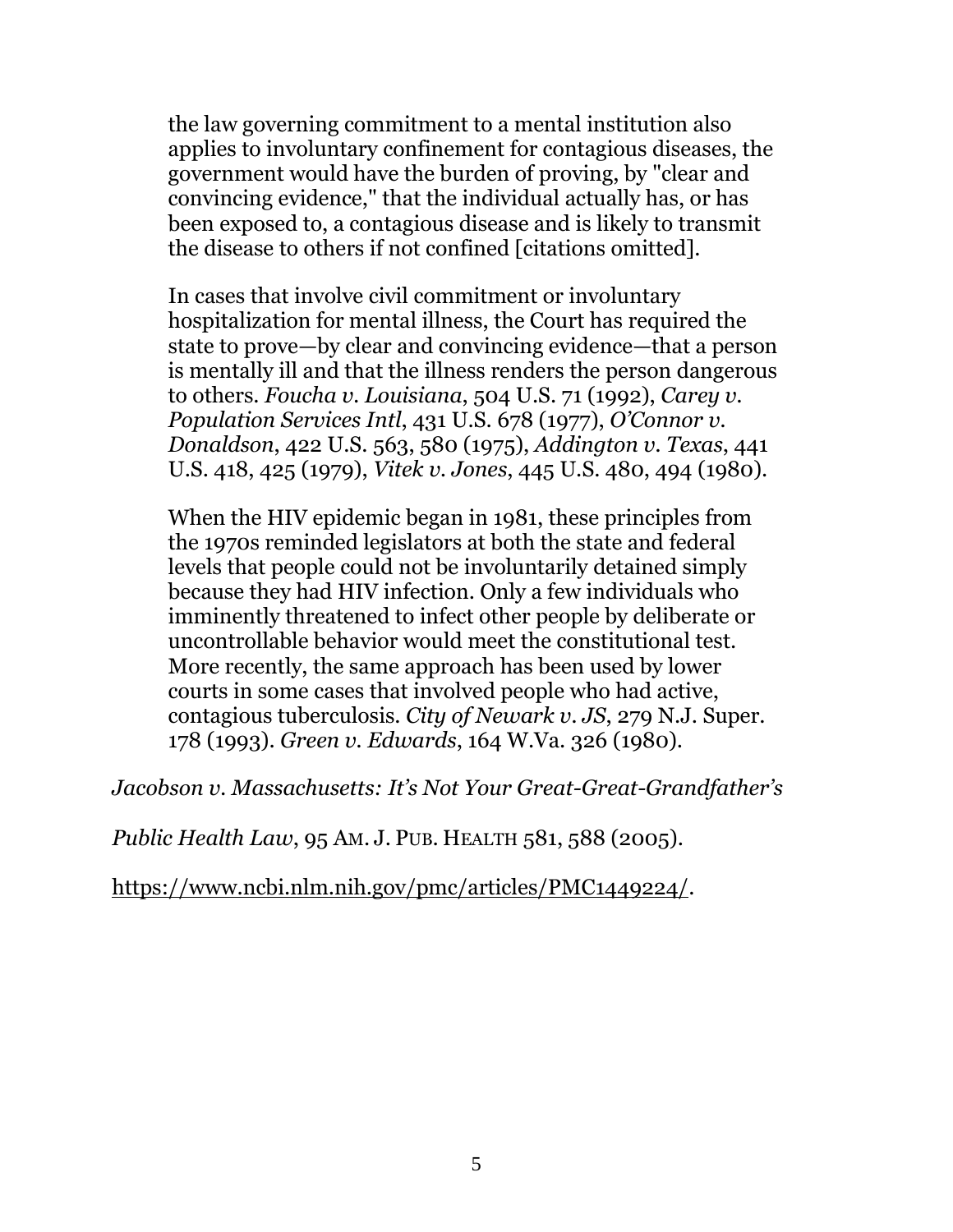#### <span id="page-12-0"></span>**B. There is no evidence that COVID-19 vaccines prevent the spread of SARS-CoV-2 or COVID-19, and in fact there is evidence to the contrary.**

Government statements confirm there is no evidence that COVID-19 vaccines prevent the spread of SARS-CoV-2 or COVID-19.

Therefore, there is no scientific justification to segregate between vaccinated and unvaccinated people. <sup>1</sup> Clinical trials for the Pfizer-BioNTech, Moderna, and Janssen (Johnson & Johnson) COVID-19 vaccines were not designed to observe asymptomatic infection with SARS-CoV-2 or the effect of the vaccine on the spread (transmission) of COVID-19. Consequently, in its briefing document for each vaccine, the U.S. Food and Drug Administration (FDA) states that "it is possible that asymptomatic infections may not be prevented as effectively as symptomatic infections" and "data are limited to assess the effect of the vaccine against transmission of SARS-CoV-2 from individuals who are infected despite vaccination." Furthermore, "additional evaluations including data from clinical trials and from vaccine use post-authorization will be needed to assess the effect of the vaccine in preventing virus shedding and transmission, in particular in individuals with asymptomatic infection." Citations:

1. U.S. Food and Drug Administration, Vaccines and Related Biological Products Advisory Committee. FDA briefing document: Pfizer-BioNTech COVID-19 vaccine. Vaccines and Related Biological Products Advisory Committee Meeting: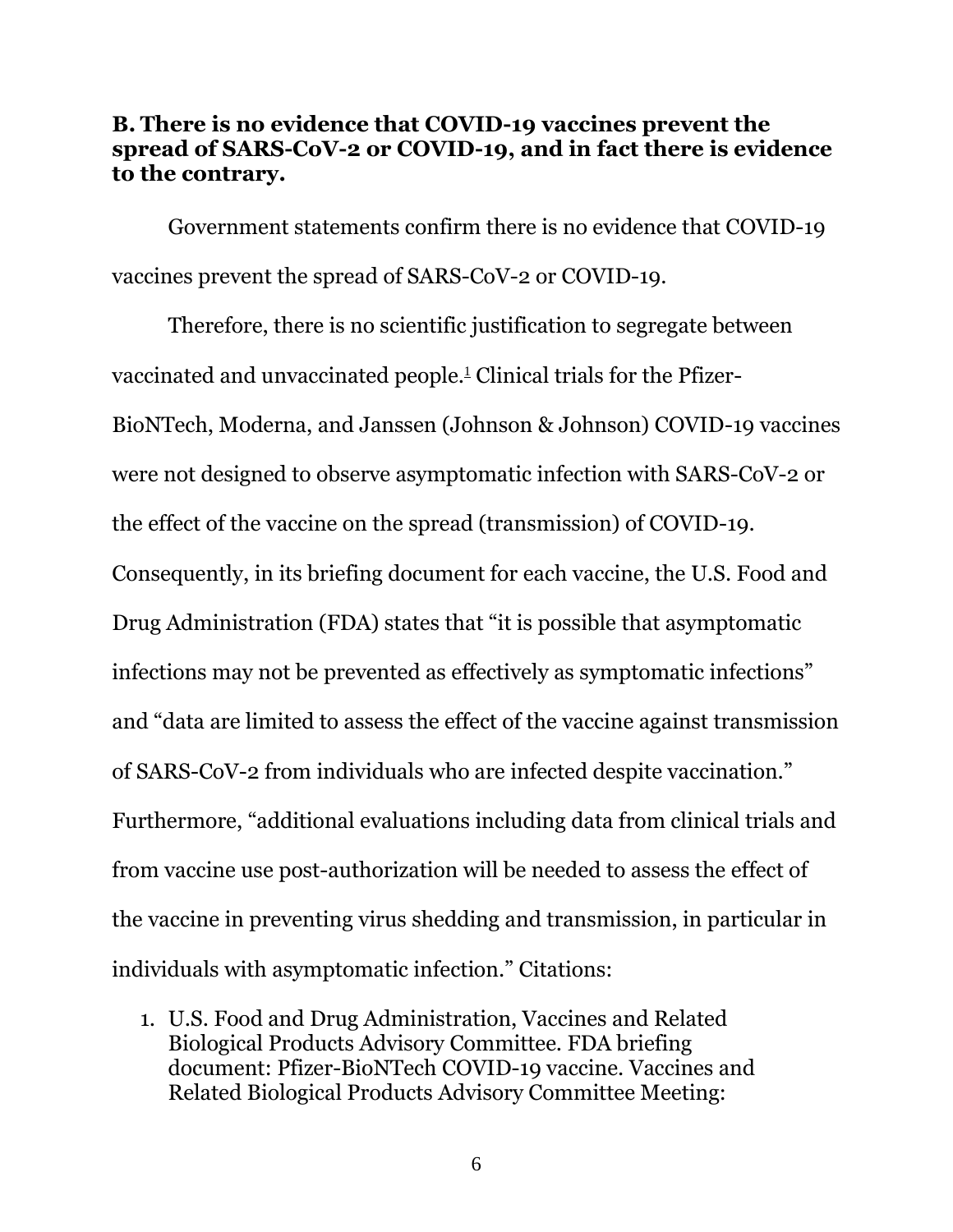December 10, 2020. [https://www.fda.gov/media/144245/download.](https://www.fda.gov/media/144245/download)

- 2. Physicians for Informed Consent. Pfizer-BioNTech COVID-19 vaccine: short-term efficacy and safety data. Jun 2021. [https://www.physiciansforinformedconsent.org/COVID-](https://www.physiciansforinformedconsent.org/COVID-19-vaccines)[19-vaccines.](https://www.physiciansforinformedconsent.org/COVID-19-vaccines)
- 3. U.S. Food and Drug Administration, Vaccines and Related Biological Products Advisory Committee. FDA briefing document: Moderna COVID-19 vaccine. Vaccines and Related Biological Products Advisory Committee Meeting: December 17, 2020. <https://www.fda.gov/media/144434/download.>
- 4. Physicians for Informed Consent. Moderna COVID-19 vaccine: short-term efficacy and safety data. Apr 2021. [https://www.physiciansforinformedconsent.org/COVID-](https://www.physiciansforinformedconsent.org/COVID-19-vaccines)[19-vaccines.](https://www.physiciansforinformedconsent.org/COVID-19-vaccines)
- 5. U.S. Food and Drug Administration, Vaccines and Related Biological Products Advisory Committee. FDA briefing document: Janssen Ad26.COV2.S vaccine for the prevention of COVID-19. Vaccines and Related Biological Products Advisory Committee Meeting: February 26, 2021. [https://www.fda.gov/media/146217/download.](https://www.fda.gov/media/146217/download)
- 6. Physicians for Informed Consent. Janssen (Johnson & Johnson) COVID-19 Vaccine: Short-Term Efficacy & Safety Data. May 2021. [https://www.physiciansforinformedconsent.org/COVID-](https://www.physiciansforinformedconsent.org/COVID-19-vaccines)[19-vaccines.](https://www.physiciansforinformedconsent.org/COVID-19-vaccines)

<sup>1</sup> This is particularly important in light of super precedent *Brown v. Board* prohibiting separate but equal schooling.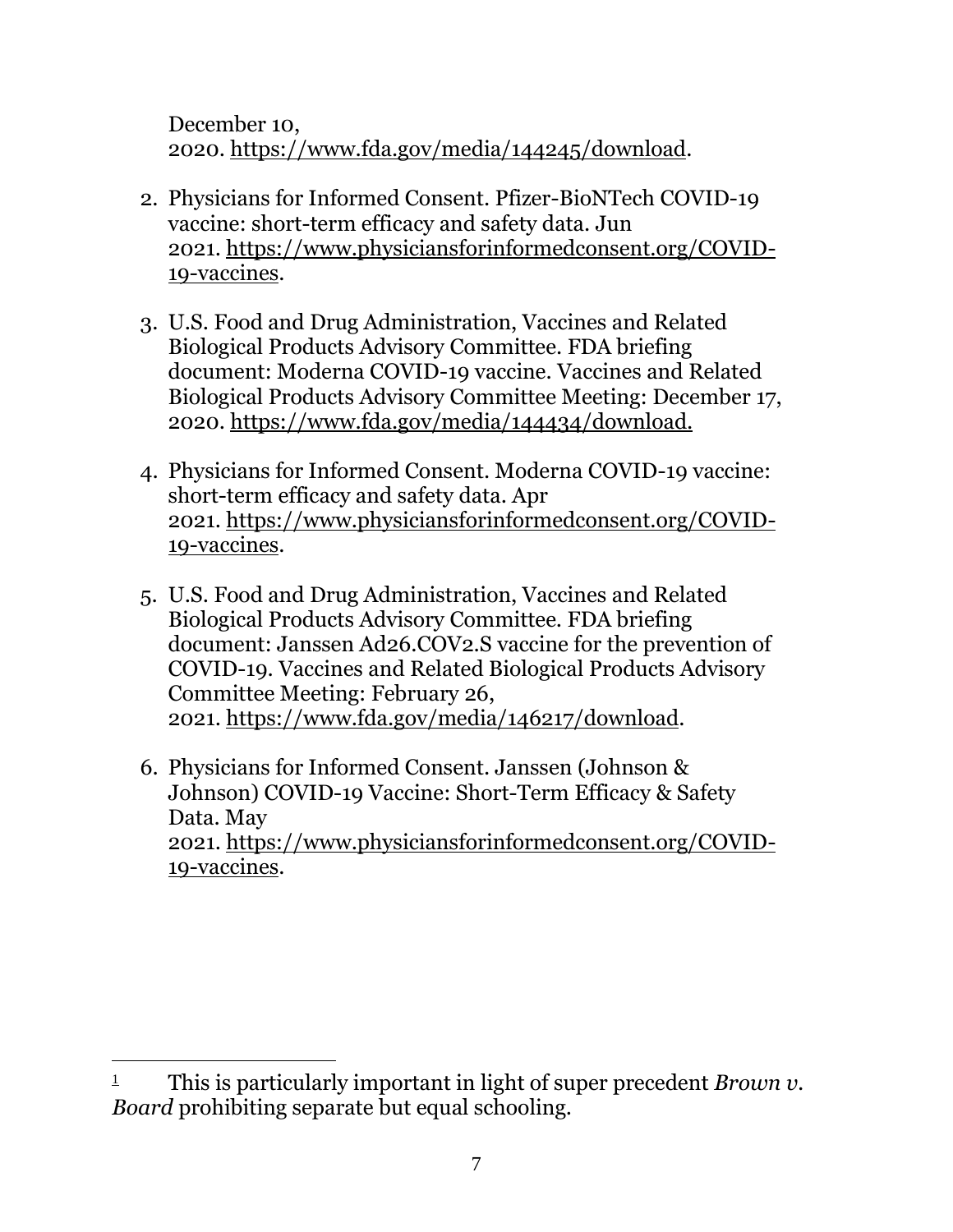Government statements confirm that COVID-19 vaccines do *not* prevent the spread of SARS-CoV-2 or COVID-19, and that both vaccinated and unvaccinated persons equally transmit the virus.

In July 2021, in a Barnstable County town in Massachusetts, 469 COVID-19 cases were identified among Massachusetts residents who had traveled to the town and 346 (74%) occurred in fully vaccinated persons. Of the five hospitalized cases, four were vaccinated. The CDC also concluded, "Cycle threshold values were similar among specimens from patients who were fully vaccinated and those who were not," which means vaccinated and unvaccinated persons can equally spread SARS-CoV-2 and there is no scientific basis for discrimination based on vaccination status. Another CDC statement highlighting this, "…preliminary evidence suggests that fully vaccinated people who do become infected with the Delta variant can spread the virus to others."<sup>2</sup>

<sup>2</sup> Brown CM, Vostok J, Johnson H, et al. Outbreak of SARS-CoV-2 Infections, Including COVID-19 Vaccine Breakthrough Infections, Associated with Large Public Gatherings — Barnstable County, Massachusetts, July 2021. MMWR Morb Mortal Wkly Rep 2021;70:1059- 1062. [https://www.cdc.gov/mmwr/volumes/70/wr/mm7031e2.htm.](https://www.cdc.gov/mmwr/volumes/70/wr/mm7031e2.htm)

CDC. Interim Public Health Recommendations for Fully Vaccinated People. Covid-19, Vaccines. Updated July 28, 2021. [https://www.cdc.gov/coronavirus/2019-ncov/vaccines/fully-vaccinated](https://www.cdc.gov/coronavirus/2019-ncov/vaccines/fully-vaccinated-guidance.html)[guidance.html.](https://www.cdc.gov/coronavirus/2019-ncov/vaccines/fully-vaccinated-guidance.html)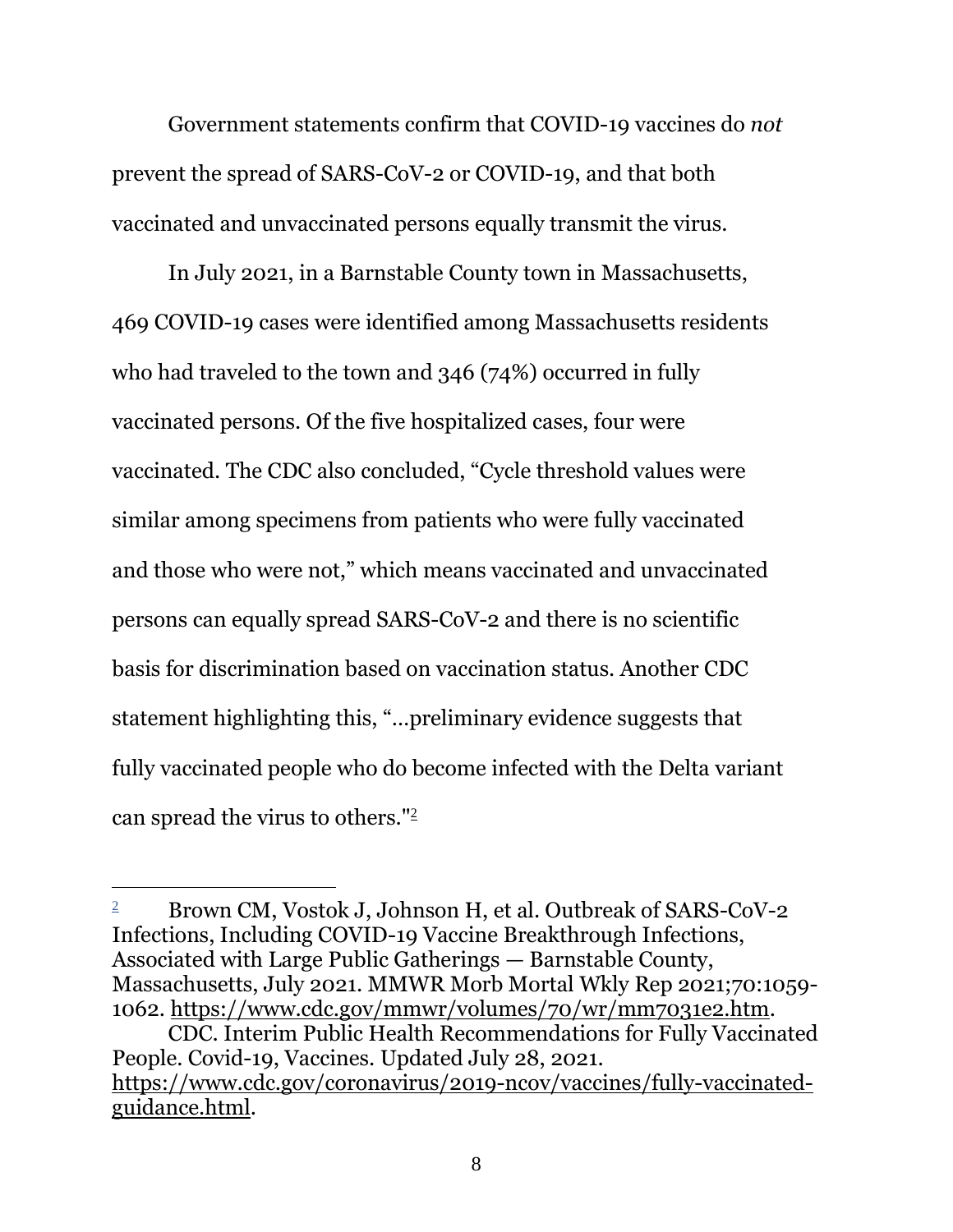Other outbreaks have similarly shown that vaccinated persons can become infected. "More staff are getting COVID than we saw before, and it's mostly vaccinated staff. And that's just because of the easing of restrictions," said Dr. Lukejohn Day, the Chief Medical Officer of San Francisco General Hospital. Larsen, K. 'Physicians, nurses, ancillary staff': How hundreds of SFGH and UCSF staff got infected with COVID. ABC 7 News (July 30,

2021). [https://abc7news.com/coronavirus-outbreak-san-francisco](https://abc7news.com/coronavirus-outbreak-san-francisco-general-hospital-sf-covid-ucsf/10920805/)[general-hospital-sf-covid-ucsf/10920805/](https://abc7news.com/coronavirus-outbreak-san-francisco-general-hospital-sf-covid-ucsf/10920805/) ("We are seeing it among physicians, nurses, ancillary staff, we sort of are seeing that across the board.")

In Iceland where mostly the same vaccines that are available in the US are being used, most of the current SARS-CoV-2 infections are occurring among fully *vaccinated* persons. See Covid-19 in Iceland – Statistics. Number of vaccinated individuals among domestic infections – Iceland.<https://www.covid.is/data> (accessed August 9, 2021).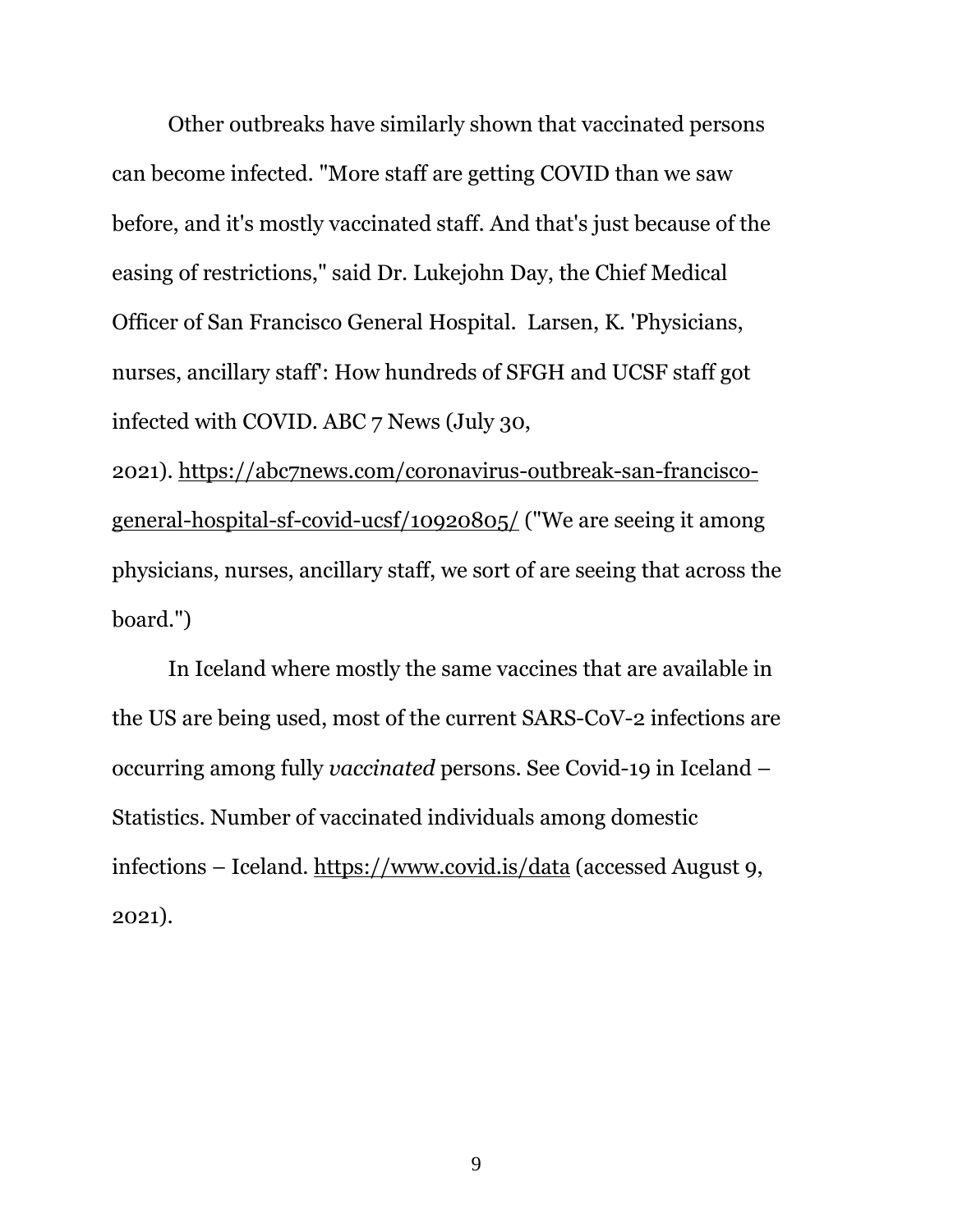#### <span id="page-16-0"></span>**C. Those previously infected with COVID-19 should have at least the same rights as those vaccinated for COVID-19.**

There is evidence that previous SARS-CoV-2 or COVID-19 infection is more effective at preventing SARS-CoV-2 or COVID-19 infection than COVID-19 vaccines. Therefore, those previously infected with COVID-19 should have at least the same rights as those vaccinated for COVID-19.

The Janssen (Johnson & Johnson) COVID-19 vaccine clinical trial included over 2,000 subjects that had contracted SARS-CoV-2 before the study. The trial recorded the incidence of COVID-19 in that unvaccinated group at least 28 days after the vaccination of the other subjects in the study. The COVID-19 incidence of the unvaccinated group with prior SARS-CoV-2 infection was 0.1% (2/2,021), whereas the COVID-19 incidence of vaccinated subjects was 0.59% (113/19,306). These data suggest that there are six times more cases of COVID-19 in vaccinated subjects than in unvaccinated subjects previously infected with SARS-CoV-2. This also means that an unvaccinated person previously infected with SARS-CoV-2 has 99.9% chance of being protected from a repeat infection. Citations:

1. Physicians for Informed Consent. Janssen (Johnson & Johnson) COVID-19 Vaccine: Short-Term Efficacy & Safety Data. May 2021. [https://www.physiciansforinformedconsent.org/COVI](https://www.physiciansforinformedconsent.org/COVID-19-vaccines) [D-19-vaccines.](https://www.physiciansforinformedconsent.org/COVID-19-vaccines)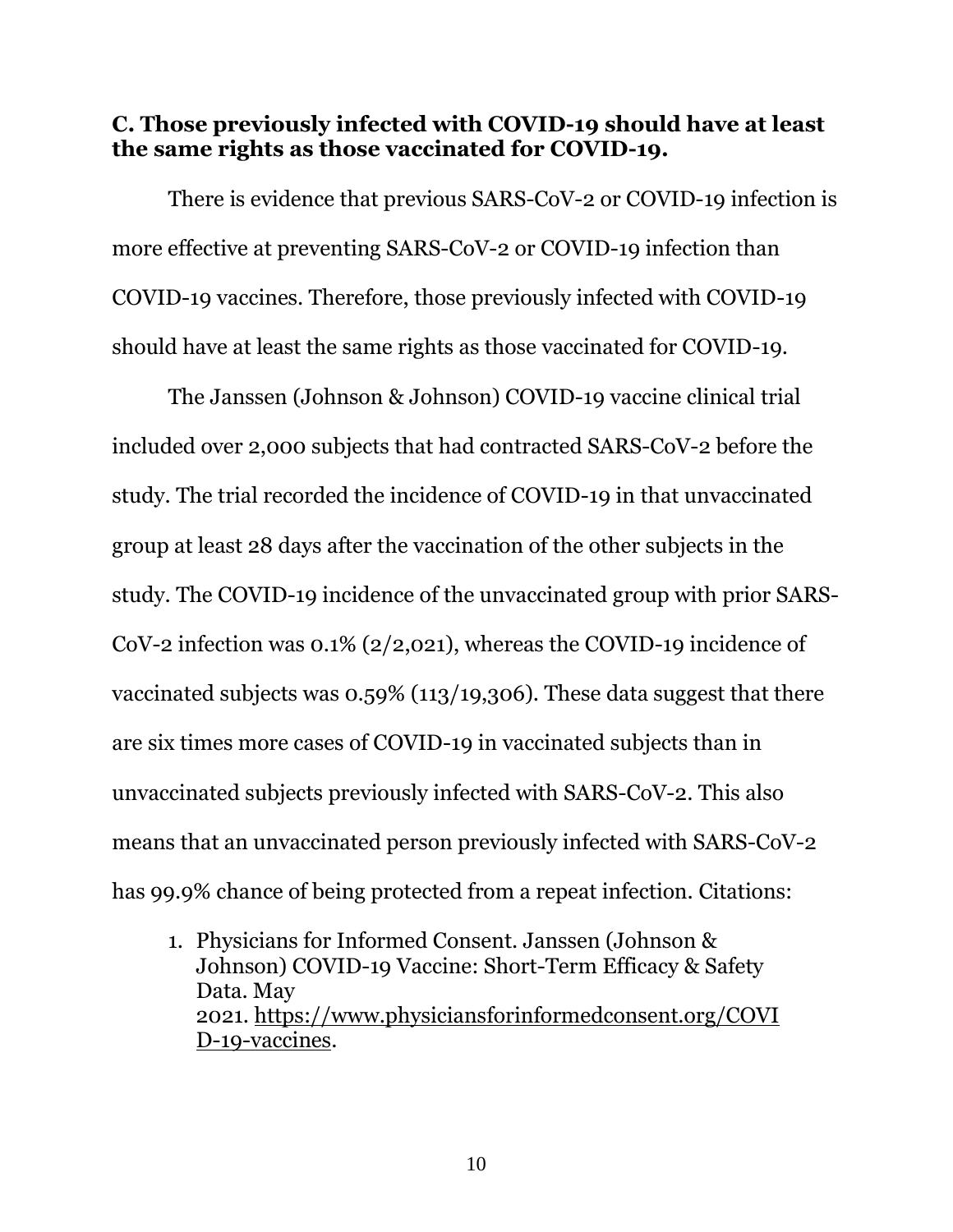2. U.S. Food and Drug Administration, Vaccines and Related Biological Products Advisory Committee. FDA briefing document: Janssen Ad26.COV2.S vaccine for the prevention of COVID-19. Vaccines and Related Biological Products Advisory Committee Meeting: February 26, 2021. Table 14: vaccine efficacy of first occurrence of moderate to severe/critical COVID-19, including non-centrally confirmed cases, with onset at least 14 or at least 28 days after vaccination, by baseline SARS-CoV-2 status, per protocol set; 30. [https://www.fda.gov/media/146217/download.](https://www.fda.gov/media/146217/download)

Of note, as of July 1, 2021, there have been 177.4 million SARS-CoV-2

#### infections in the U.S., which is 53.8% of the U.S. population. Citation to

#### *Statistical Analysis of the Frequency of SARS-CoV-2 Infections in the*

#### *United States:*

A Stanford University systematic review that included 69 antibody studies estimated that the COVID-19 infection fatality rate (IFR) in the United States ranges from 0.3% to 0.4%.<sup>a</sup> Data analysis herein uses the midpoint of that range, 0.35%. An IFR of 0.35% is also supported by an analysis published in *Clinical Infectious Diseases* that estimated that there were 44.8 million symptomatic COVID-19 illnesses in February–September 2020.<sup>b</sup> Additionally, since 33% of all SARS-CoV-2 infections are asymptomatic, $\epsilon$  there were an estimated 66.9 million (44.8) million/[100%-33%]) total number of SARS-CoV-2 infections in that time period. There were also 213,000 COVID-19 deaths in February–September 2020,<sup>d</sup> resulting in a COVID-19 IFR of 0.32% (213,000/66.9 million). As of July 1, 2021, there have been about 621,000 COVID-19 deaths in the U.S. $d$  As the COVID-19 IFR is about 0.35%, as of July 1, 2021 there have been about 177.4 million SARS-CoV-2 infections (621,000/0.35%), which is 53.8% of the population of the U.S. (330 million).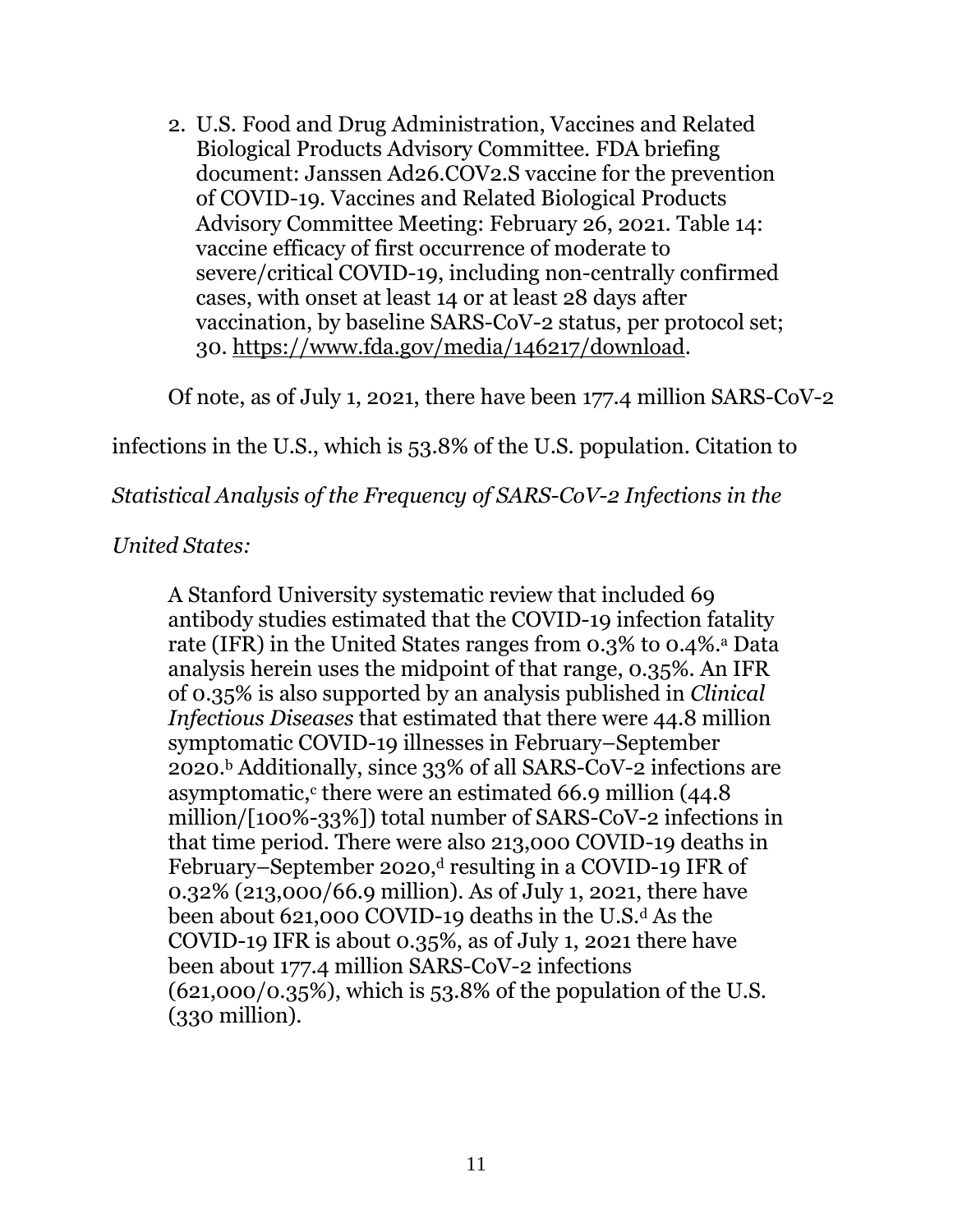<sup>a</sup> Ioannidis, JPA. Infection fatality rate of COVID-19 inferred from seroprevalence data. Bulletin of the World Health Organization. 2020 Oct 14 [cited 2021 Apr 16]. [https://www.ncbi.nlm.nih.gov/pmc/articles/PMC794](https://www.ncbi.nlm.nih.gov/pmc/articles/PMC7947934/) [7934/](https://www.ncbi.nlm.nih.gov/pmc/articles/PMC7947934/)

<sup>b</sup> Reese H, Iuliano AD, Patel NN, Garg S, Kim L, Silk BJ, Hall AJ, Fry A, Reed C. Estimated incidence of coronavirus disease 2019 (COVID-19) illness and hospitalization—United States, February–September 2020. Clin Infect Dis. 2020; Nov 25;ciaa1780. [https://doi.org/10.1093/cid/ciaa1780.](https://doi.org/10.1093/cid/ciaa1780)

<sup>c</sup> Oran DP, Topol EJ. The proportion of SARS-CoV-2 infections that are asymptomatic: a systematic review. Ann Intern Med. 2021 May;174(5):655- 62. [https://doi.org/10.7326/M20-6976.](https://doi.org/10.7326/M20-6976)

<sup>d</sup> Worldometer. Coronavirus: United States. [https://www.worldometers.info/coronavirus/coun](https://www.worldometers.info/coronavirus/country/us/) [try/us/.](https://www.worldometers.info/coronavirus/country/us/)

In Israel, where only the Pfizer vaccine was used, new data indicate that nearly 40% of new COVID-19 patients were vaccinated - compared to just 1% who had been infected previously. Rosenberg, D. Natural infection vs vaccination: which gives more protection? Israel National News (July 13, 2021). [https://www.israelnationalnews.com/News/News.aspx/309762.](https://www.israelnationalnews.com/News/News.aspx/309762)

Separating people depending on their COVID-19 vaccination status is unscientific, and not equal. We urge the Court to reject the vaccine mandate and instead uphold the equal protection of law that treats Americans the same, regardless of their vaccination status.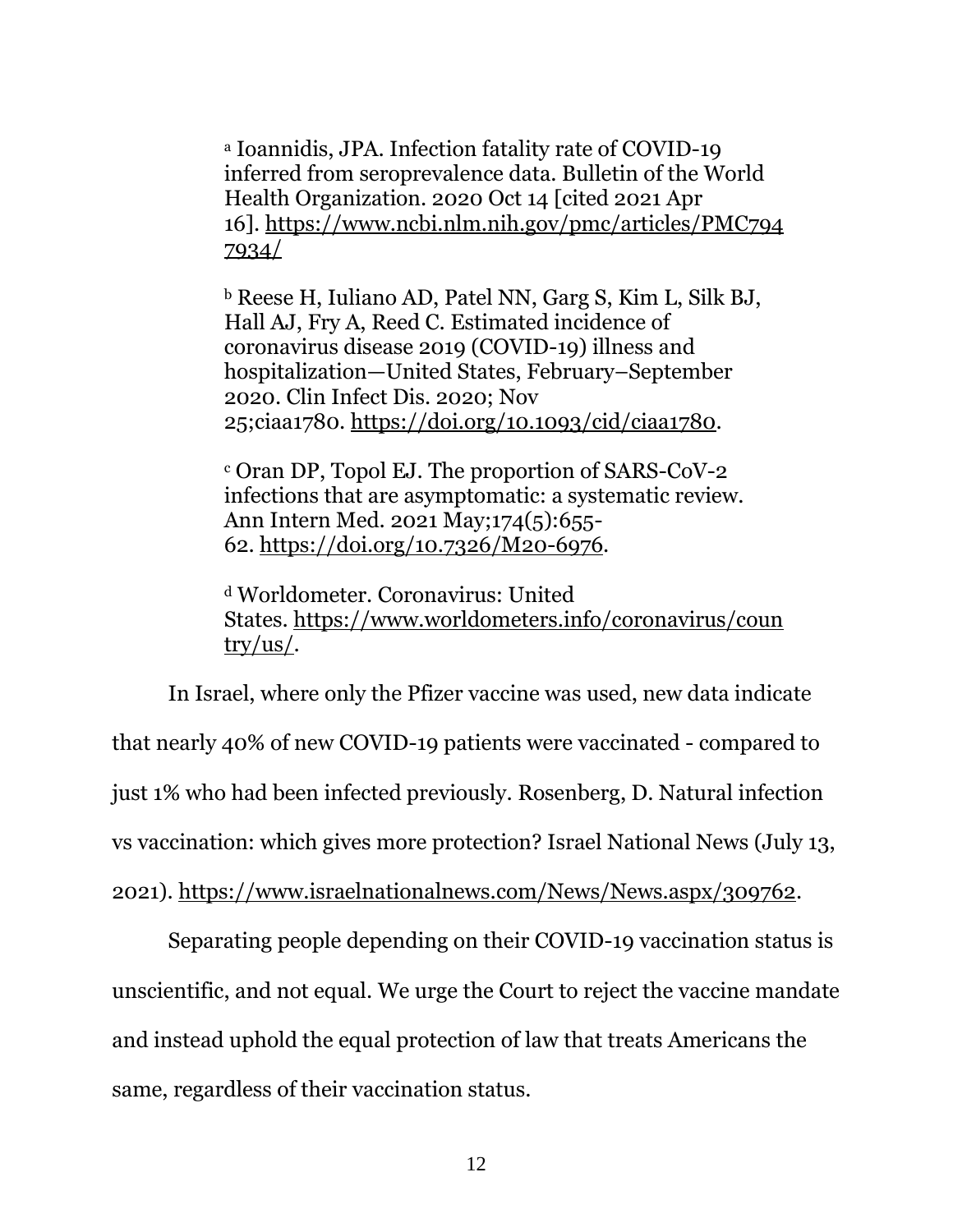#### **CONCLUSION**

<span id="page-19-0"></span>Applying strict scrutiny, the Court should find Respondent's vaccine

mandate fails to advance a compelling government interest that is narrowly

tailored to protect public health.

Dated: August 10, 2021

Respectfully submitted,

*s/ Gregory J. Glaser*

GREGORY J. GLASER *Counsel of Record* 4399 Buckboard Drive #423 Copperopolis, CA 95228 Telephone: (925) 642-6651 greg@picphysicians.org